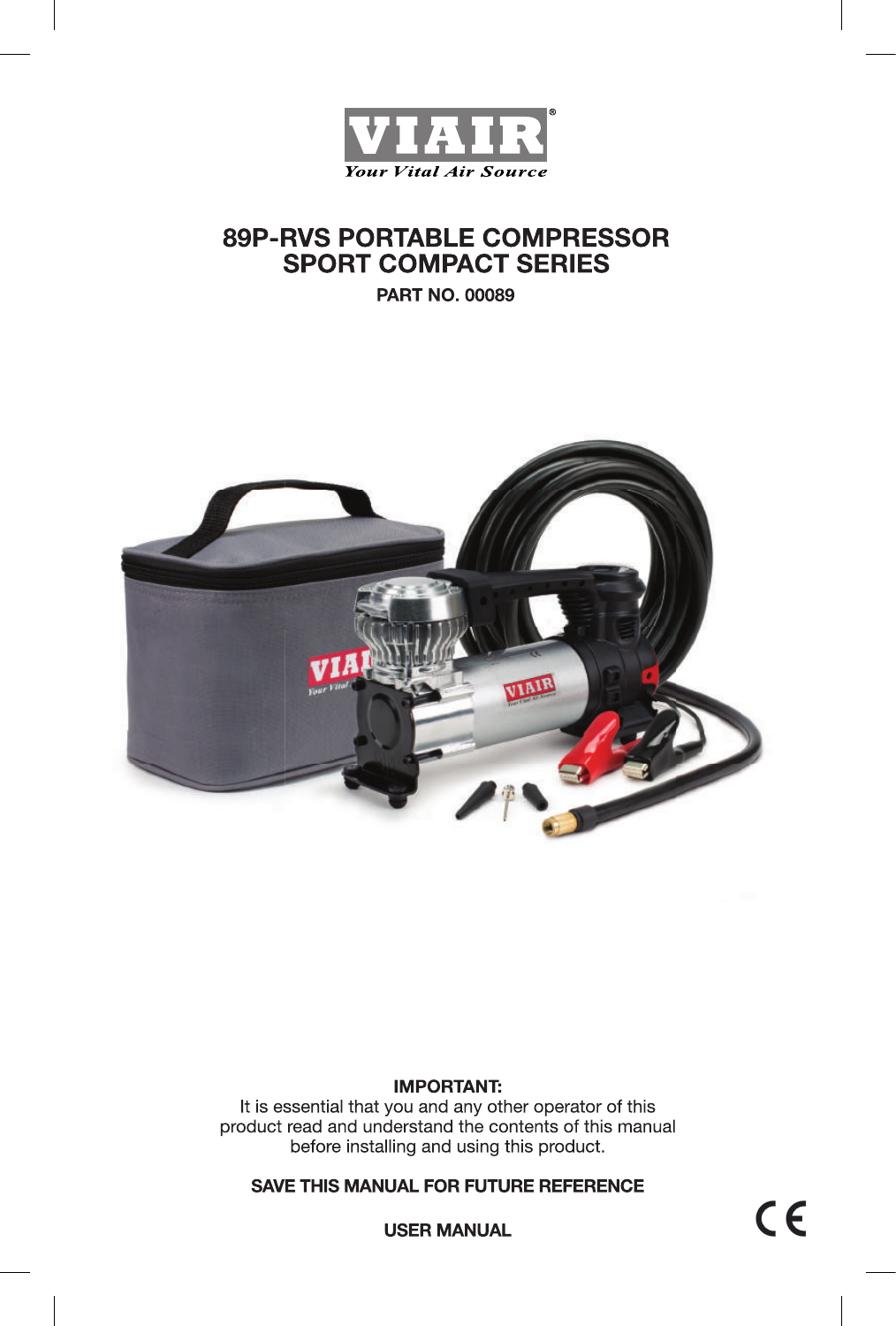### **89P-RVS PORTABLE COMPRESSOR**

Please read this instruction manual carefully prior to operating this product. Pay particular attention to the **CAUTION** and **WARNING** statements in this manual. Failure to comply with these instructions could result in personal injury or property damage. Retain these instructions for future reference.

# **DESCRIPTION:**

**This portable oil-less air compressor is designed to operate by attaching the heavy duty battery clamps to your vehicle's battery while the engine is on.** It can be used for inflating tires, sports balls, or topping off pressure for single person tube rafts, air mats, and other uses.

# **IMPORTANT SAFETY INSTRUCTIONS:**

**CAUTION:** The compressor has been designed to provide long-term, trouble-free operation. To reduce risk of electrical shock or electrocution and to prevent damage to your compressor, follow these simple quidelines:

- 1. Do not disassemble. Do not attempt to repair or modify this unit.
- 2. Never allow children to operate this compressor. Close supervision is necessary when this compressor is being used near children.
- 3. This compressor will become very hot during and immediately after use.
- 4. Do not touch any part of this compressor with bare hands, other than the ON/OFF switch and carry handle, during or immediately after use.
- 5. Provide sufficient cooling time before storing the unit.
- 6. Never operate the compressor near fire, flammable gas or liquid.
- 7. This is an oil-less compressor. No lubrication is required.
- 8. Do not pump anything other than atmospheric air.
- 9. Never use this product while sleepy or drowsy.
- 10. Be sure the unit's power switch is in the OFF position when not in use.
- 11. Use only in well ventilated areas.
- 12. The unit should be used only in dry environment. Protect the unit from rain, snow or other sources of moisture.
- 13. Never carry the air compressor by the hose or power cord.
- 14. Never point air nozzle towards another person or any part of the body.
- 15. Inflate items only to their manufacturer's recommended pressure.
- 16. Do not leave air compressor running unattended. It could burst tires or other items.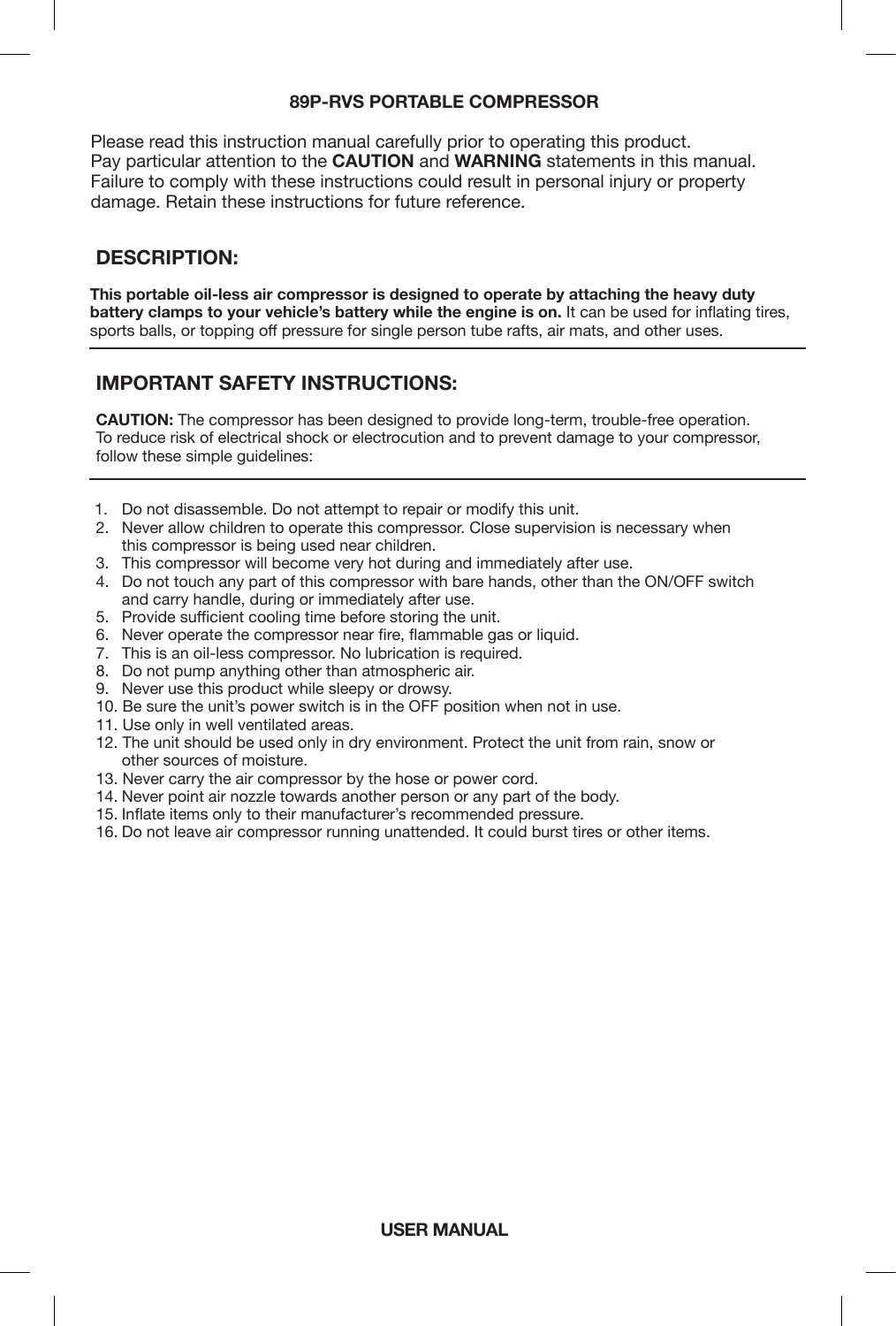### **89P-RVS PORTABLE COMPRESSOR**

# **FEATURES:**

- 1. Built-In 120 PSI Pressure Gauge
- 2. LED Work Light/Power Indicator
- 3. Dual Battery Clamps with 20-amp Inline Fuse Holder
- 4. Deluxe Carry Bag
- 5. 3-Pc. Inflation Tips Kit
- 6. Oil-Less Design
- 7. Gearless Direct-Drive Motor
- 8. Permanently Lubricated Bearings
- 9. Compact Size for Easy Carrying and Storage
- 10. Solid Brass Twist-On Tire Chuck
- 11. Power Cord: 10 ft. / Air Hose: 20 ft.

# **OPERATING INSTRUCTIONS:**

### **IMPORTANT: Engine MUST be running while using this compressor.**

Before attaching air compressor's power cord to power source, check to make sure that the ON/OFF switch of your compressor is in the **OFF** position.

**CAUTION:** Your Portable Air Compressor is Moisture and Dust Resistant, but **NOT WATER OR DUST PROOF**. Never place compressor in soft sand while running the compressor. Vibration from the compressor will cause the compressor to settle into soft sand, resulting in compressor drawing in foreign particles. Never expose compressor to water while running the compressor.

#### *TIRE INFLATION:*

- 1. This compressor is designed to operate on 12 volts DC.
- 2. To obtain power, connect battery clamps to positive (+) and negative (-) terminals of battery.
- 3. Turn your vehicle engine on.
- 4. Attach the twist-on air chuck to the tire's valve stem.
- 5. Turn the compressor power switch to ON and begin to inflate tire.
- 6. When the pressure gauge indicates the desired pressure, switch the unit OFF and remove the air hose from the tire's valve stem.
- 7. To check and verify the actual tire pressure the compressor must be in OFF position.

**Please Note:** During inflation, due to air velocity, pressure gauge cannot provide accurate pressure readings, to check and verify the actual tire pressure the compressor must be in OFF position.

**CAUTION:** To avoid over inflation, never exceed recommended pressure. Doing so may cause articles to burst and can cause serious bodily injury. Always make sure the Portable Compressor's power cord is uncoiled and fully extended when using your air compressor to avoid overheating the power cord.

#### *FOR ALL OTHER INFLATABLE OBJECTS, INCLUDING BICYCLE TIRES, TOYS, AND SPORTS BALLS:*

### **IMPORTANT: Engine MUST be running while using this compressor.**

- 1. A selection of inflation tips is provided to fit some inflatable objects. Simply screw the appropriate nozzle into the tip of the air hose.
- 2. Attach the appropriate nozzle to article to be inflated and turn the power switch to the ON position.
- 3. When article is inflated to desired firmness, turn the compressor off. Do not over inflate.

### **USER MANUAL**